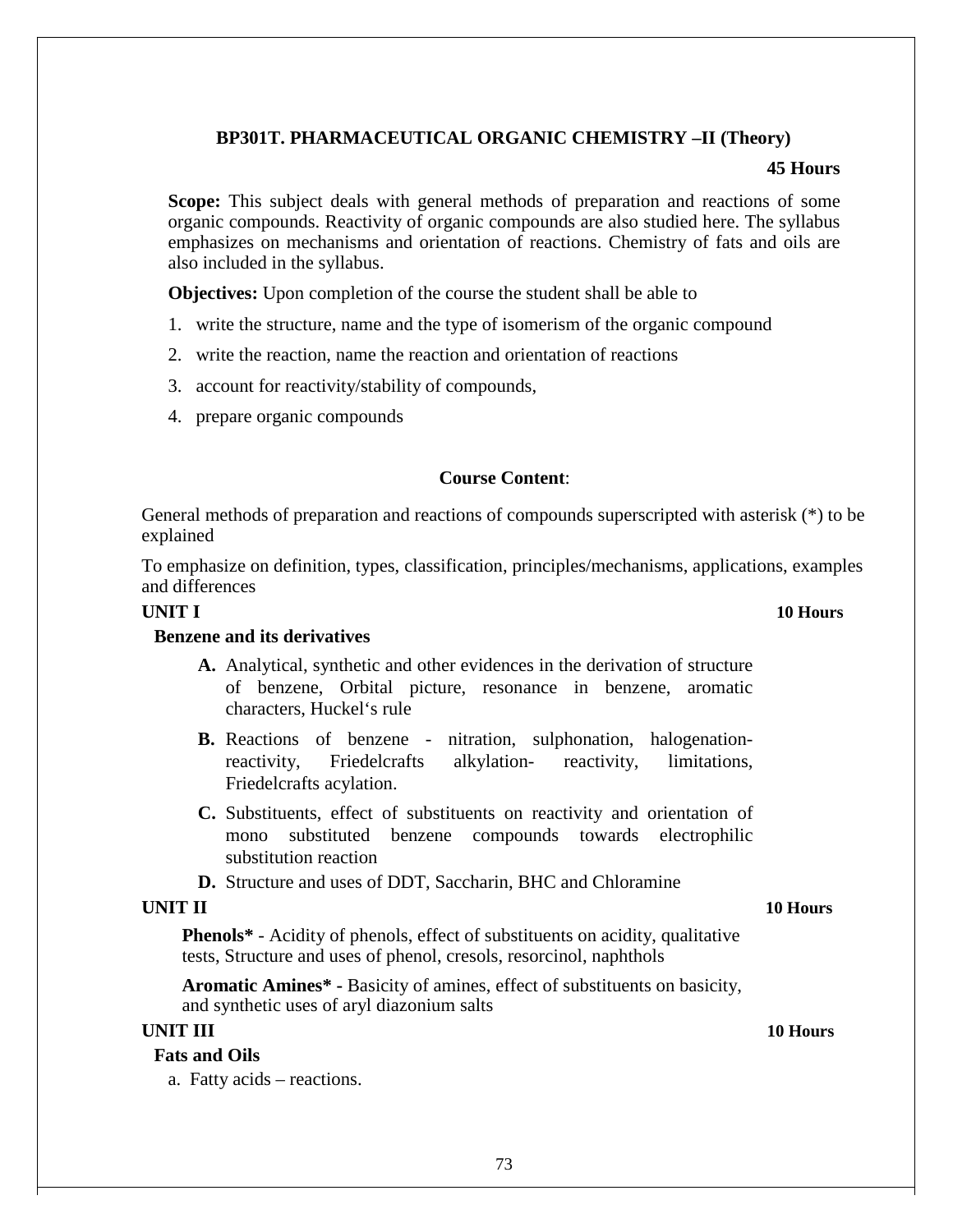b. Hydrolysis, Hydrogenation, Saponification and Rancidity of oils, Drying oils. c. Analytical constants – Acid value, Saponification value, Ester value, Iodine value, Acetyl value, Reichert Meissl (RM) value – significance and principle involved in their determination. **UNIT IV 08 Hours Polynuclear hydrocarbons:** a. Synthesis, reactions b. Structure and medicinal uses of Naphthalene, Phenanthrene, Anthracene, Diphenylmethane, Triphenylmethane and their derivatives

# **UNIT V 07 Hours**

# **Cyclo alkanes\***

Stabilities – Baeyer's strain theory, limitation of Baeyer's strain theory, Coulson and Moffitt's modification, Sachse Mohr's theory (Theory of strainless rings), reactions of cyclopropane and cyclobutane only